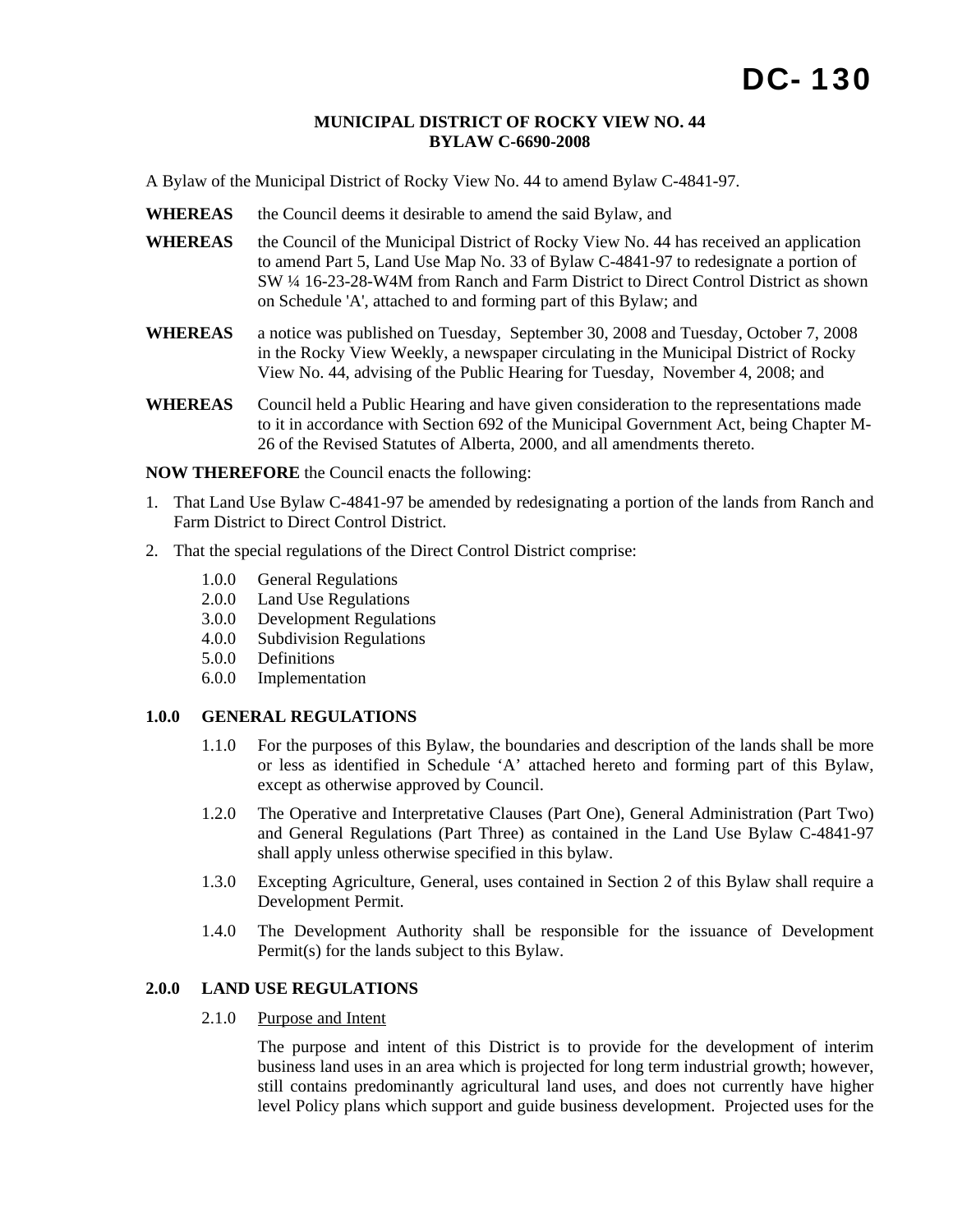# DC- 130

lands include a limited service light industrial parcel and a second parcel developed to contain storage uses only. The permitted land uses are focused towards uses which are intended to generate low volumes of traffic, contain a low nuisance factor, contain predominantly portable and temporary structures with a large storage component, and are encouraged to contain a low impact development design.

- 2.2.0 Cell A: List of Uses
	- 2.2.1 Agriculture, General
	- 2.2.2 Accessory Buildings
	- 2.2.3 Commercial Communications Facilities (Types A, B, C)
	- 2.2.4 Contractor, General
	- 2.2.5 Contractor, Limited
	- 2.2.6 General Industry Type I
	- 2.2.7 General Industry Type II
	- 2.2.8 Offices
	- 2.2.9 Signs
	- 2.2.10 Laboratories
	- 2.2.11 Outside Storage
	- 2.2.12 Recreational Vehicle Storage
	- 2.2.13 Warehouse
- 2.3.0 Cell B: List of Uses
	- 2.3.1 Agriculture, General
	- 2.3.2 Accessory Buildings
	- 2.3.3 Commercial Communications Facilities (Types A, B, C)
	- 2.3.4 Outside Storage
	- 2.3.5 Recreational Vehicle Storage
	- 2.3.6 Signs
- 2.4.0 Minimum Requirements
	- 2.4.1 Minimum Yard, Front and Rear for Buildings: 6.0m
	- 2.4.2 Minimum Yard, Side for Buildings:
		- a) to property line: 6.0m
		- b) to south property line, in Cell A: 15.0m
	- 2.4.3 Minimum Yard, Front and Rear for Parking, Storage and Display of Products:
		- a) 15.0m from property line adjacent to a Municipal Road
		- b) 6.0m from property line
	- 2.4.4 Minimum Yard, Side for Parking, Storage and Display of Products:
		- a) 6.0m from property line.
	- 2.4.5 Minimum parcel size: 10.12 ha (25.0 acres)
- 2.5.0 Maximum Requirements
	- a) Maximum Building Height: 15.0m

## **3.0.0 DEVELOPMENT REGULATIONS**

3.1.0 Development Permit Regulations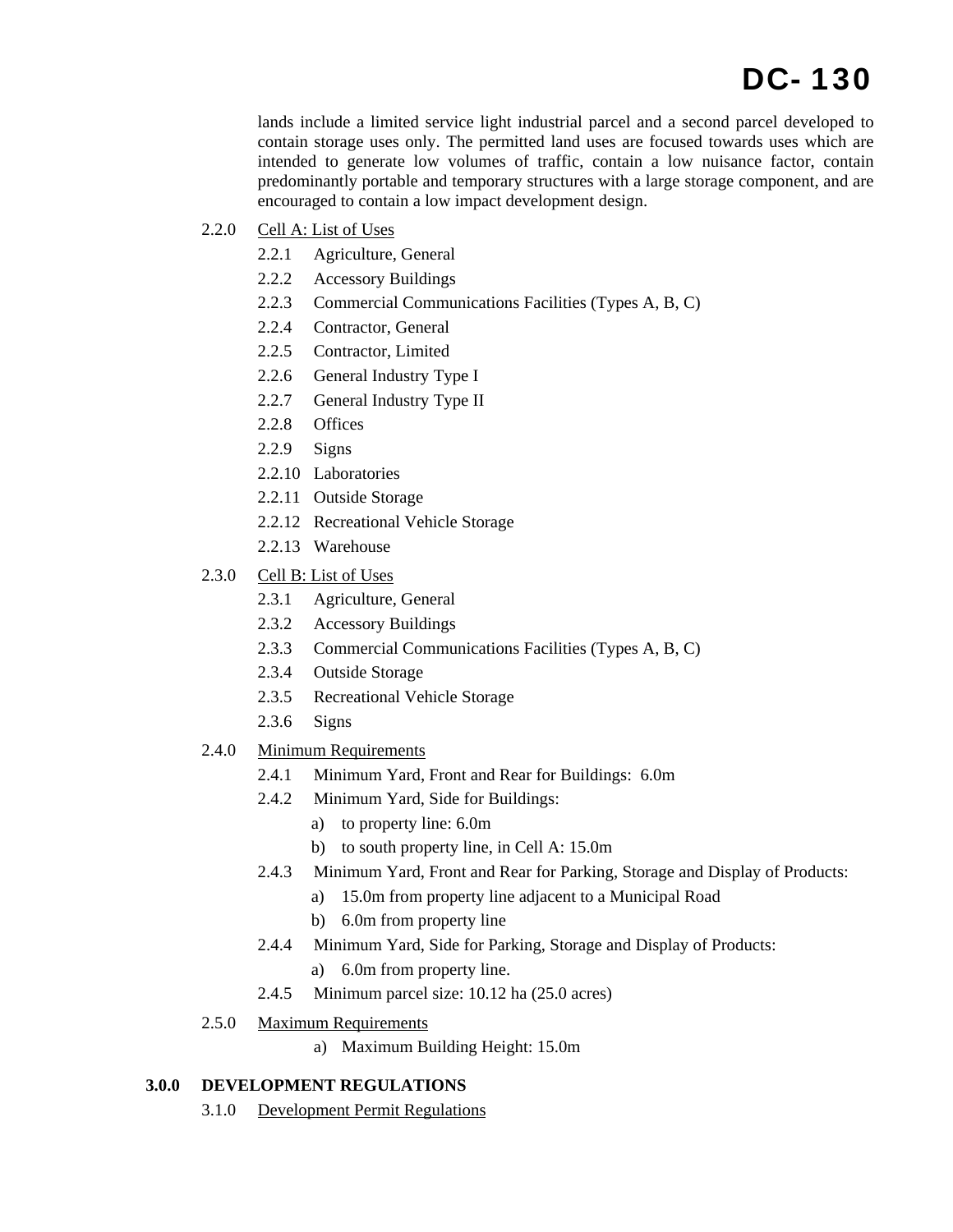- 3.1.1 Development Permit applications shall be reviewed in accordance with the provisions of this Bylaw and Parts II and III of Land Use Bylaw C-4841-97.
- 3.1.2 A Stormwater Management Plan shall be required as a component of a Development Permit application. Low Impact Development technologies are encouraged to reduce the stormwater volumes generated by the development.
- 3.1.3 A building may be occupied by a combination of one or more uses listed for in this District and each use shall be considered as a separate use and require a Development Permit. A Development Permit may include a number of uses and / or units within a building.
- 3.1.4 Developed site access, in accordance with Section 36 of Land Use Bylaw C-4841-97 must be provided prior to issuance of a Development Permit.
- 3.1.5 Site Landscaping and Outdoor Lighting shall be in accordance with Section 26.11 and Section 27 of Land Use Bylaw C-4841-97.
- 3.1.6 The *Applicant* shall submit a *Construction Management Plan* which details, amongst other items, hours of operation, erosion, sedimentation, dust monitoring and emergency contact information, to the satisfaction of the Municipality.

# 4.0.0 **SUBDIVISION REGULATIONS**

- 4.1 Subdivision of the subject lands will be evaluated in accordance with the Municipal Government Act and Subdivision and Development Regulations, and the Municipality's Servicing Standards for Subdivisions and Road Construction.
- 4.2 Subdivision of the subject lands shall account for a possible future road extension from Range Road 284 eastward onto the lands, in the form of a road acquisition agreement, satisfactory to the Municipality.

# **5.0.0 DEFINITIONS**

- 5.1.0 *Construction Management Plan* means: a program of activities that details the site management of all construction activity including, but not limited to, the management of construction debris and dust, erosion, sedimentation and noise.
- 5.2.0 All words and uses not defined in this section shall be defined as per Section 8 of Bylaw C4841-97.

# **6.0.0 IMPLEMENTATION**

6.1.0 This Bylaw comes into effect upon its third reading.

**Division: 4 File: 3316002-2007-RV-192** 

First reading passed in open Council, assembled in the City of Calgary, in the Province of Alberta, on Tuesday, September 23, 2008 on a motion by Councilor Rheubottom.

Second reading passed in open Council, assembled in the City of Calgary, in the Province of Alberta, on Tuesday, November 4, 2008, on a motion by Councilor Rheubottom .

Third reading passed in open Council, assembled in the City of Calgary, in the Province of Alberta, on Tuesday, November 4, 2008, on a motion by Councilor Boehlke.

REEVE OR DEPUTY REEVE MUNICIPAL SECRETARY